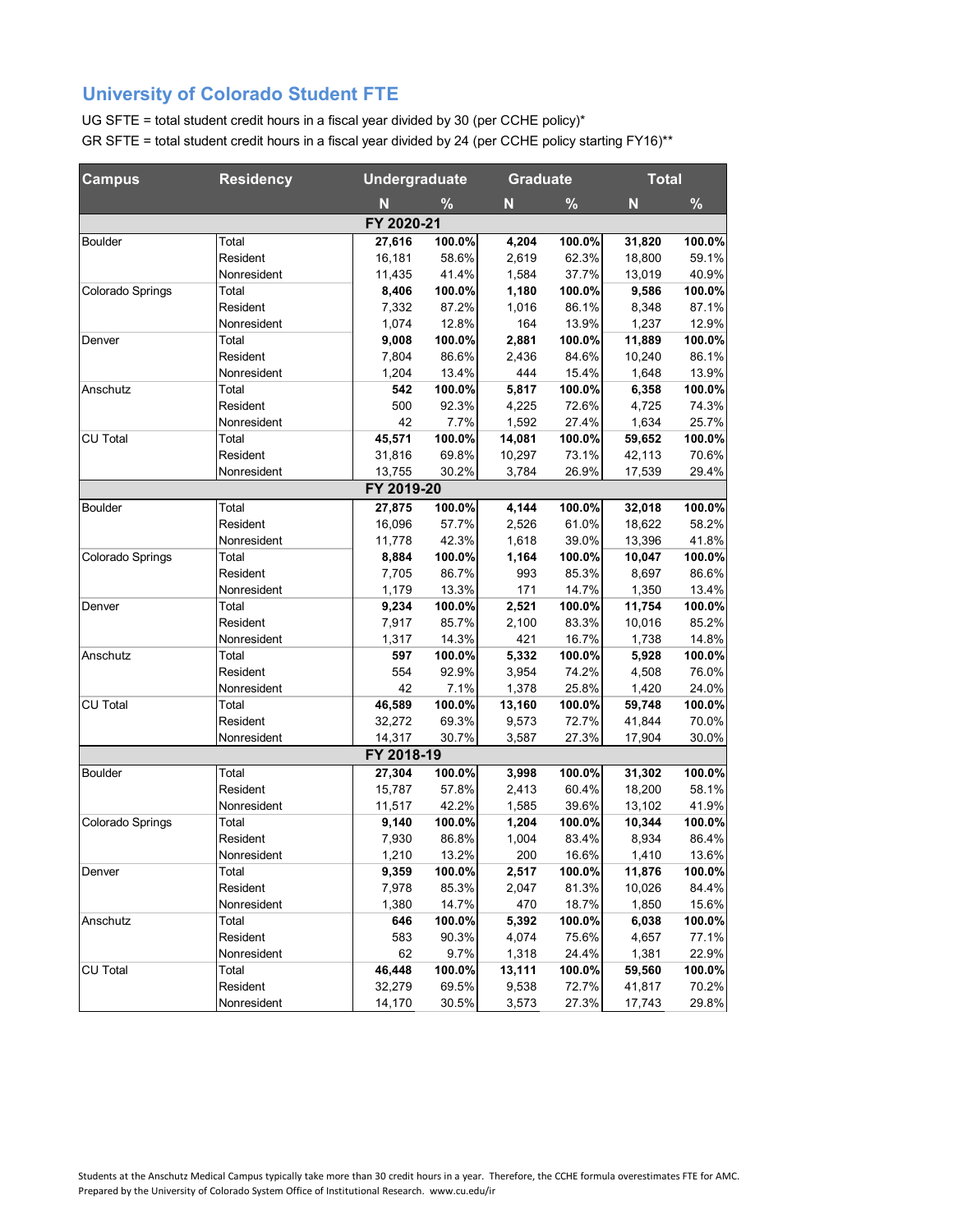| <b>Campus</b>    | <b>Residency</b> |            | <b>Undergraduate</b> |        | <b>Graduate</b> |        | <b>Total</b> |  |
|------------------|------------------|------------|----------------------|--------|-----------------|--------|--------------|--|
|                  |                  | N          | %                    | N      | %               | N      | $\%$         |  |
|                  |                  | FY 2017-18 |                      |        |                 |        |              |  |
| Boulder          | Total            | 26,454     | 100.0%               | 3,935  | 100.0%          | 30,389 | 100.0%       |  |
|                  | Resident         | 15,473     | 58.5%                | 2,403  | 61.1%           | 17,876 | 58.8%        |  |
|                  | Nonresident      | 10,981     | 41.5%                | 1,531  | 38.9%           | 12,512 | 41.2%        |  |
| Colorado Springs | Total            | 9,059      | 100.0%               | 1,159  | 100.0%          | 10,218 | 100.0%       |  |
|                  | Resident         | 7,861      | 86.8%                | 949    | 81.9%           | 8,810  | 86.2%        |  |
|                  | Nonresident      | 1,198      | 13.2%                | 210    | 18.1%           | 1,408  | 13.8%        |  |
| Denver           | Total            | 9,041      | 100.0%               | 2,565  | 100.0%          | 11,606 | 100.0%       |  |
|                  | Resident         | 7,703      | 85.2%                | 2,051  | 79.9%           | 9,753  | 84.0%        |  |
|                  | Nonresident      | 1,338      | 14.8%                | 514    | 20.1%           | 1,853  | 16.0%        |  |
| Anschutz         | Total            | 616        | 100.0%               | 5,484  | 100.0%          | 6,100  | 100.0%       |  |
|                  | Resident         | 563        | 91.4%                | 4,256  | 77.6%           | 4,820  | 79.0%        |  |
|                  | Nonresident      | 53         | 8.6%                 | 1,228  | 22.4%           | 1,280  | 21.0%        |  |
| <b>CU Total</b>  | Total            | 45,171     | 100.0%               | 13,142 | 100.0%          | 58,313 | 100.0%       |  |
|                  | Resident         | 31,600     | 70.0%                | 9,659  | 73.5%           | 41,259 | 70.8%        |  |
|                  | Nonresident      | 13,571     | 30.0%                | 3,483  | 26.5%           | 17,054 | 29.2%        |  |
|                  |                  | FY 2016-17 |                      |        |                 |        |              |  |
| Boulder          | Total            | 25,532     | 100.0%               | 3,789  | 100.0%          | 29,321 | 100.0%       |  |
|                  | Resident         | 15,121     | 59.2%                | 2,358  | 62.2%           | 17,479 | 59.6%        |  |
|                  | Nonresident      | 10,411     | 40.8%                | 1,431  | 37.8%           | 11,842 | 40.4%        |  |
| Colorado Springs | Total            | 8,887      | 100.0%               | 1,043  | 100.0%          | 9,930  | 100.0%       |  |
|                  | Resident         | 7,764      | 87.4%                | 853    | 81.8%           | 8,616  | 86.8%        |  |
|                  | Nonresident      | 1,124      | 12.6%                | 190    | 18.2%           | 1,314  | 13.2%        |  |
| Denver           | Total            | 8,773      | 100.0%               | 2,565  | 100.0%          | 11,338 | 100.0%       |  |
|                  | Resident         | 7,529      | 85.8%                | 2,088  | 81.4%           | 9,617  | 84.8%        |  |
|                  | Nonresident      | 1,244      | 14.2%                | 477    | 18.6%           | 1,721  | 15.2%        |  |
| Anschutz         | Total            | 599        | 100.0%               | 5,361  | 100.0%          | 5,960  | 100.0%       |  |
|                  | Resident         | 532        | 88.7%                | 4,199  | 78.3%           | 4,731  | 79.4%        |  |
|                  | Nonresident      | 68         | 11.3%                | 1,162  | 21.7%           | 1,229  | 20.6%        |  |
| CU Total         | Total            | 43,791     | 100.0%               | 12,757 | 100.0%          | 56,549 | 100.0%       |  |
|                  | Resident         | 30,945     | 70.7%                | 9,497  | 74.4%           | 40,443 | 71.5%        |  |
|                  | Nonresident      | 12,846     | 29.3%                | 3,260  | 25.6%           | 16,106 | 28.5%        |  |
|                  |                  | FY 2015-16 |                      |        |                 |        |              |  |
| Boulder          | Total            | 24,594     | 100.0%               | 3,687  | 100.0%          | 28,281 | 100.0%       |  |
|                  | Resident         | 14,917     | 60.7%                | 2,261  | 61.3%           | 17,178 | 60.7%        |  |
|                  | Nonresident      | 9,677      | 39.3%                | 1,426  | 38.7%           | 11,103 | 39.3%        |  |
| Colorado Springs | Total            | 8,390      | 100.0%               | 1,011  | 100.0%          | 9,401  | 100.0%       |  |
|                  | Resident         | 7,373      | 87.9%                | 853    | 84.3%           | 8,226  | 87.5%        |  |
|                  | Nonresident      | 1,017      | 12.1%                | 158    | 15.7%           | 1,175  | 12.5%        |  |
| Denver           | Total            | 8,323      | 100.0%               | 2,627  | 100.0%          | 10,950 | 100.0%       |  |
|                  | Resident         | 7,153      | 85.9%                | 2,079  | 79.2%           | 9,232  | 84.3%        |  |
|                  | Nonresident      | 1,170      | 14.1%                | 547    | 20.8%           | 1,718  | 15.7%        |  |
| Anschutz         | Total            | 606        | 100.0%               | 4,971  | 100.0%          | 5,577  | 100.0%       |  |
|                  | Resident         | 547        | 90.3%                | 3,876  | 78.0%           | 4,423  | 79.3%        |  |
|                  | Nonresident      | 59         | 9.7%                 | 1,095  | 22.0%           | 1,154  | 20.7%        |  |
| CU Total         | Total            | 41,913     | 100.0%               | 12,296 | 100.0%          | 54,208 | 100.0%       |  |
|                  | Resident         | 29,990     | 71.6%                | 9,069  | 73.8%           | 39,059 | 72.1%        |  |
|                  | Nonresident      | 11,923     | 28.4%                | 3,226  | 26.2%           | 15,149 | 27.9%        |  |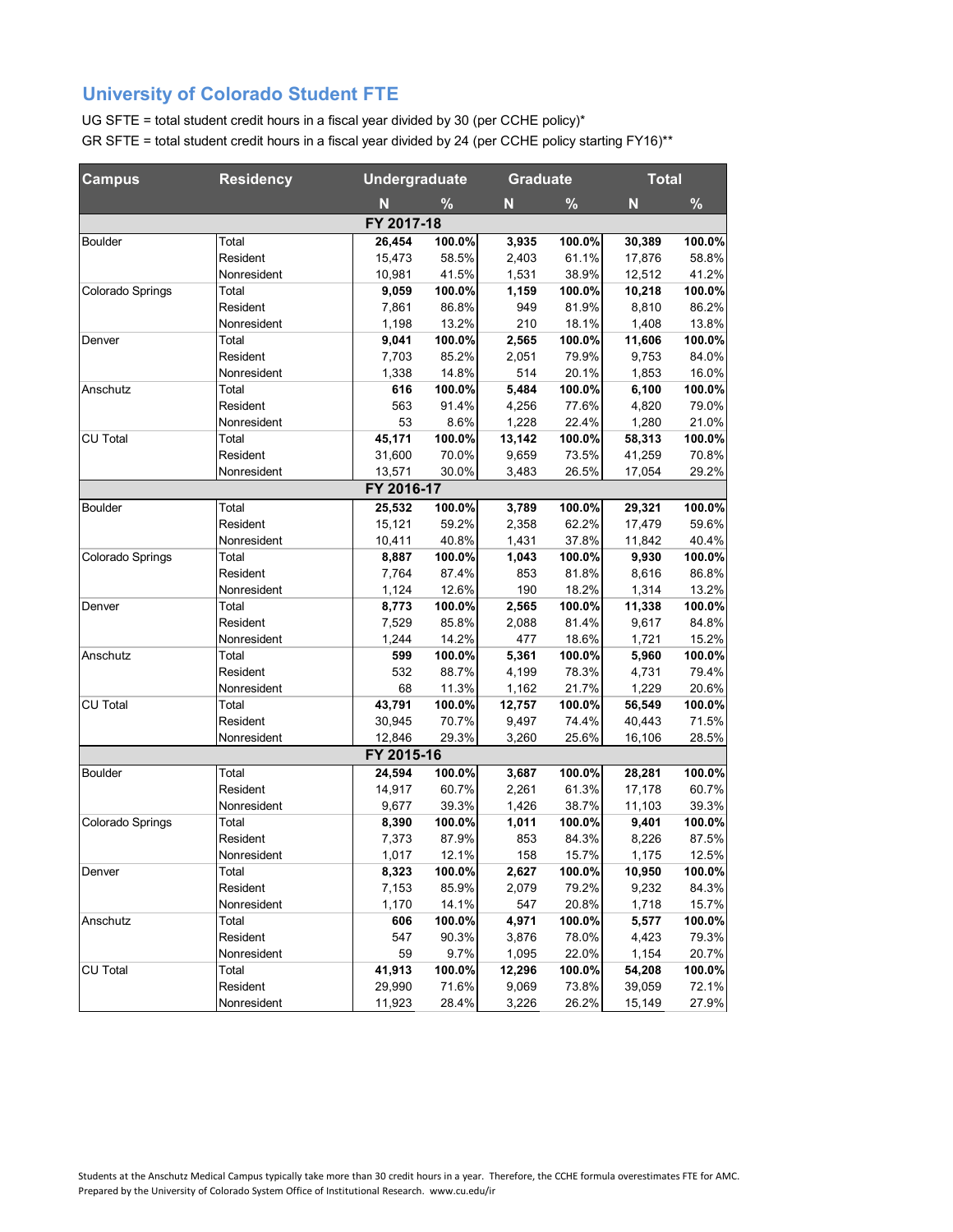| <b>Campus</b>    | <b>Residency</b>                                      |            | <b>Undergraduate</b> |       | <b>Graduate</b> | <b>Total</b> |        |
|------------------|-------------------------------------------------------|------------|----------------------|-------|-----------------|--------------|--------|
|                  |                                                       | N          | %                    | N     | %               | N            | %      |
|                  | *** CCHE FTE Policy Change (Graduate FTE calculation) |            |                      |       | $***$           |              |        |
|                  |                                                       | FY 2014-15 |                      |       |                 |              |        |
| Boulder          | Total                                                 | 23,975     | 100.0%               | 2,737 | 100.0%          | 26,712       | 100.0% |
|                  | Resident                                              | 14,863     | 62.0%                | 1,820 | 66.5%           | 16,683       | 62.5%  |
|                  | Nonresident                                           | 9,112      | 38.0%                | 917   | 33.5%           | 10,029       | 37.5%  |
| Colorado Springs | Total                                                 | 8,204      | 100.0%               | 857   | 100.0%          | 9,061        | 100.0% |
|                  | Resident                                              | 7.192      | 87.7%                | 725   | 84.6%           | 7,917        | 87.4%  |
|                  | Nonresident                                           | 1,012      | 12.3%                | 132   | 15.4%           | 1,144        | 12.6%  |
| Denver           | Total                                                 | 8,258      | 100.0%               | 2,188 | 100.0%          | 10,446       | 100.0% |
|                  | Resident                                              | 6,978      | 84.5%                | 1,716 | 78.4%           | 8,694        | 83.2%  |
|                  | Nonresident                                           | 1,280      | 15.5%                | 472   | 21.6%           | 1,752        | 16.8%  |
| Anschutz         | Total                                                 | 607        | 100.0%               | 3,940 | 100.0%          | 4,547        | 100.0% |
|                  | Resident                                              | 556        | 91.6%                | 3,072 | 78.0%           | 3,628        | 79.8%  |
|                  | Nonresident                                           | 51         | 8.4%                 | 868   | 22.0%           | 919          | 20.2%  |
| CU Total         | Total                                                 | 41,044     | 100.0%               | 9,722 | 100.0%          | 50,766       | 100.0% |
|                  | Resident                                              | 29,589     | 72.1%                | 7,333 | 75.4%           | 36,922       | 72.7%  |
|                  | Nonresident                                           | 11,455     | 27.9%                | 2,389 | 24.6%           | 13,844       | 27.3%  |
|                  |                                                       | FY 2013-14 |                      |       |                 |              |        |
| Boulder          | Total                                                 | 23,481     | 100.0%               | 2,710 | 100.0%          | 26,191       | 100.0% |
|                  | Resident                                              | 14,939     | 63.6%                | 1,782 | 65.8%           | 16,722       | 63.8%  |
|                  | Nonresident                                           | 8,542      | 36.4%                | 927   | 34.2%           | 9,469        | 36.2%  |
| Colorado Springs | Total                                                 | 7,819      | 100.0%               | 856   | 100.0%          | 8,675        | 100.0% |
|                  | Resident                                              | 6,906      | 88.3%                | 739   | 86.4%           | 7,645        | 88.1%  |
|                  | Nonresident                                           | 914        | 11.7%                | 117   | 13.6%           | 1,030        | 11.9%  |
| Denver           | Total                                                 | 8,068      | 100.0%               | 2,174 | 100.0%          | 10,242       | 100.0% |
|                  | Resident                                              | 6,814      | 84.5%                | 1,770 | 81.4%           | 8,584        | 83.8%  |
|                  | Nonresident                                           | 1,254      | 15.5%                | 404   | 18.6%           | 1,658        | 16.2%  |
| Anschutz         | Total                                                 | 542        | 100.0%               | 3,748 | 100.0%          | 4,289        | 100.0% |
|                  | Resident                                              | 499        | 92.1%                | 3,021 | 80.6%           | 3,520        | 82.1%  |
|                  | Nonresident                                           | 43         | 7.9%                 | 727   | 19.4%           | 769          | 17.9%  |
| CU Total         | Total                                                 | 39,910     | 100.0%               | 9,488 | 100.0%          | 49,398       | 100.0% |
|                  | Resident                                              | 29,158     | 73.1%                | 7,313 | 77.1%           | 36,471       | 73.8%  |
|                  | Nonresident                                           | 10,752     | 26.9%                | 2,175 | 22.9%           | 12,927       | 26.2%  |
|                  |                                                       | FY 2012-13 |                      |       |                 |              |        |
| Boulder          | Total                                                 | 23,314     | 100.0%               | 2,810 | 100.0%          | 26,124       | 100.0% |
|                  | Resident                                              | 14,948     | 64.1%                | 1,882 | 67.0%           | 16,829       | 64.4%  |
|                  | Nonresident                                           | 8,366      | 35.9%                | 928   | 33.0%           | 9,294        | 35.6%  |
| Colorado Springs | Total                                                 | 7,262      | 100.0%               | 807   | 100.0%          | 8,069        | 100.0% |
|                  | Resident                                              | 6,492      | 89.4%                | 712   | 88.2%           | 7,203        | 89.3%  |
|                  | Nonresident                                           | 770        | 10.6%                | 95    | 11.8%           | 866          | 10.7%  |
| Denver           | Total                                                 | 8,221      | 100.0%               | 2,294 | 100.0%          | 10,515       | 100.0% |
|                  | Resident                                              | 6,974      | 84.8%                | 1,896 | 82.7%           | 8,870        | 84.4%  |
|                  | Nonresident                                           | 1,247      | 15.2%                | 398   | 17.3%           | 1,645        | 15.6%  |
| Anschutz         | Total                                                 | 510        | 100.0%               | 3,800 | 100.0%          | 4,310        | 100.0% |
|                  | Resident                                              | 476        | 93.3%                | 3,110 | 81.8%           | 3,586        | 83.2%  |
|                  | Nonresident                                           | 34         | 6.7%                 | 690   | 18.2%           | 725          | 16.8%  |
| CU Total         | Total                                                 | 39,306     | 100.0%               | 9,711 | 100.0%          | 49,018       | 100.0% |
|                  | Resident                                              | 28,889     | 73.5%                | 7,599 | 78.3%           | 36,488       | 74.4%  |
|                  | Nonresident                                           | 10,418     | 26.5%                | 2,112 | 21.7%           | 12,529       | 25.6%  |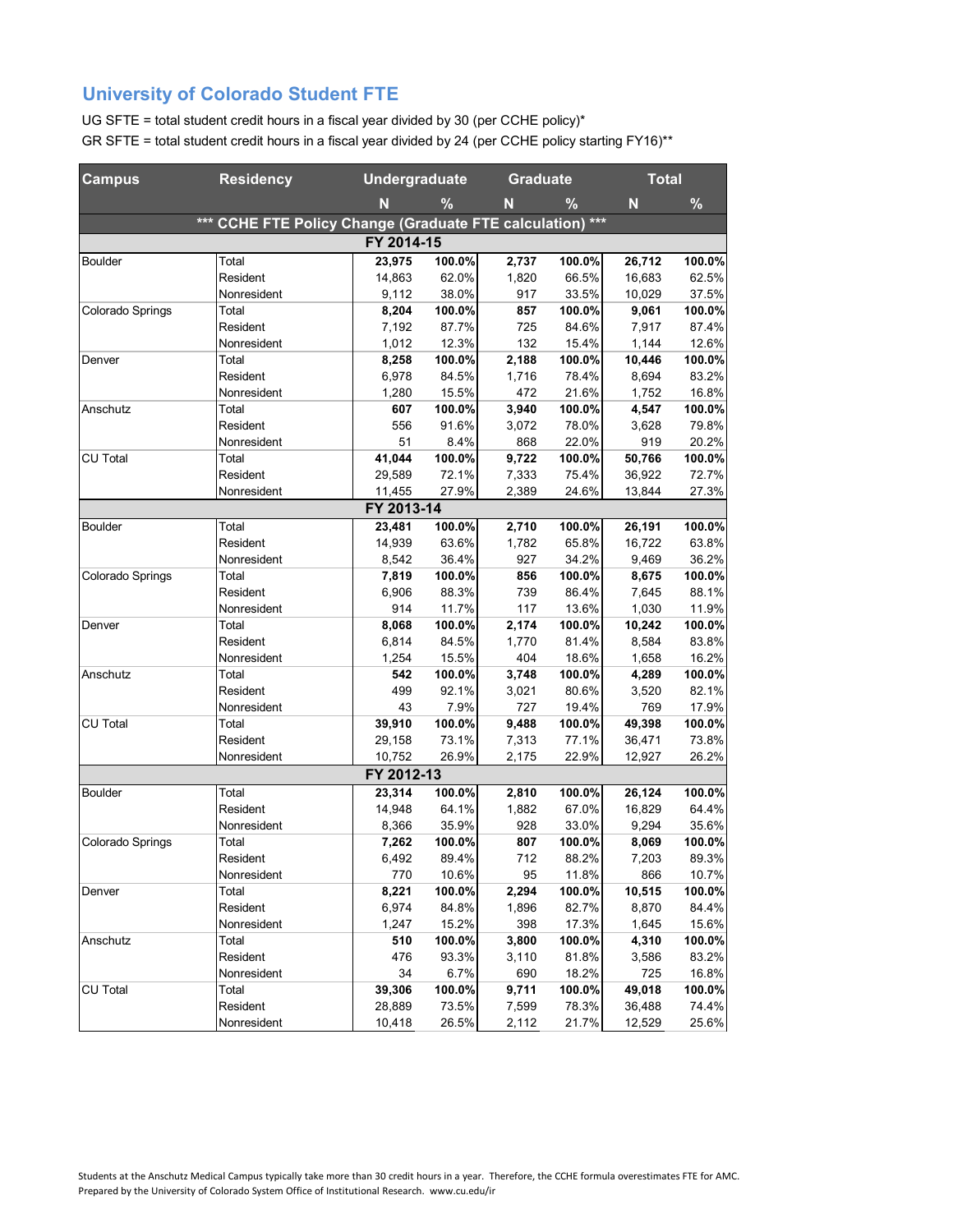| <b>Campus</b>    | <b>Residency</b> |            | <b>Undergraduate</b> |       | <b>Graduate</b> |        | <b>Total</b> |
|------------------|------------------|------------|----------------------|-------|-----------------|--------|--------------|
|                  |                  | N          | %                    | N     | %               | N      | $\%$         |
|                  |                  | FY 2011-12 |                      |       |                 |        |              |
| <b>Boulder</b>   | Total            | 23,692     | 100.0%               | 2,911 | 100.0%          | 26,604 | 100.0%       |
|                  | Resident         | 15,224     | 64.3%                | 1,994 | 68.5%           | 17,218 | 64.7%        |
|                  | Nonresident      | 8,469      | 35.7%                | 917   | 31.5%           | 9,386  | 35.3%        |
| Colorado Springs | Total            | 6,891      | 100.0%               | 797   | 100.0%          | 7,688  | 100.0%       |
|                  | Resident         | 6,261      | 90.9%                | 720   | 90.4%           | 6,981  | 90.8%        |
|                  | Nonresident      | 630        | 9.1%                 | 77    | 9.6%            | 707    | 9.2%         |
| Denver           | Total            | 8,271      | 100.0%               | 2,475 | 100.0%          | 10,746 | 100.0%       |
|                  | Resident         | 7,148      | 86.4%                | 2,120 | 85.7%           | 9,268  | 86.2%        |
|                  | Nonresident      | 1,123      | 13.6%                | 355   | 14.3%           | 1,478  | 13.8%        |
| Anschutz         | Total            | 458        | 100.0%               | 3,613 | 100.0%          | 4,071  | 100.0%       |
|                  | Resident         | 418        | 91.3%                | 2,979 | 82.4%           | 3,397  | 83.4%        |
|                  | Nonresident      | 40         | 8.7%                 | 634   | 17.6%           | 674    | 16.6%        |
| CU Total         | Total            | 39,313     | 100.0%               | 9,797 | 100.0%          | 49,109 | 100.0%       |
|                  | Resident         | 29,051     | 73.9%                | 7,813 | 79.8%           | 36,864 | 75.1%        |
|                  | Nonresident      | 10,262     | 26.1%                | 1,983 | 20.2%           | 12,245 | 24.9%        |
|                  |                  | FY 2010-11 |                      |       |                 |        |              |
| Boulder          | Total            | 23,853     | 100.0%               | 2,926 | 100.0%          | 26,779 | 100.0%       |
|                  | Resident         | 15,667     | 65.7%                | 1,985 | 67.8%           | 17,652 | 65.9%        |
|                  | Nonresident      | 8,186      | 34.3%                | 941   | 32.2%           | 9,127  | 34.1%        |
| Colorado Springs | Total            | 6,494      | 100.0%               | 786   | 100.0%          | 7,279  | 100.0%       |
|                  | Resident         | 5,917      | 91.1%                | 722   | 91.9%           | 6,639  | 91.2%        |
|                  | Nonresident      | 577        | 8.9%                 | 63    | 8.1%            | 640    | 8.8%         |
| Denver           | Total            | 8,231      | 100.0%               | 2,675 | 100.0%          | 10,906 | 100.0%       |
|                  | Resident         | 7,298      | 88.7%                | 2,284 | 85.4%           | 9,582  | 87.9%        |
|                  | Nonresident      | 933        | 11.3%                | 391   | 14.6%           | 1,324  | 12.1%        |
| Anschutz         | Total            | 456        | 100.0%               | 3,394 | 100.0%          | 3,850  | 100.0%       |
|                  | Resident         | 438        | 95.9%                | 2,834 | 83.5%           | 3,271  | 85.0%        |
|                  | Nonresident      | 19         | 4.1%                 | 560   | 16.5%           | 578    | 15.0%        |
| CU Total         | Total            | 39,034     | 100.0%               | 9,781 | 100.0%          | 48,814 | 100.0%       |
|                  | Resident         | 29,320     | 75.1%                | 7,825 | 80.0%           | 37,145 | 76.1%        |
|                  | Nonresident      | 9,714      | 24.9%                | 1,955 | 20.0%           | 11,669 | 23.9%        |
|                  |                  | FY 2009-10 |                      |       |                 |        |              |
| <b>Boulder</b>   | Total            | 24,581     | 100.0%               | 2,741 | 100.0%          | 27,322 | 100.0%       |
|                  | Resident         | 16,273     | 66.2%                | 1,894 | 69.1%           | 18,167 | 66.5%        |
|                  | Nonresident      | 8,309      | 33.8%                | 846   | 30.9%           | 9,155  | 33.5%        |
| Colorado Springs | Total            | 6,209      | 100.0%               | 838   | 100.0%          | 7,047  | 100.0%       |
|                  | Resident         | 5,712      | 92.0%                | 784   | 93.5%           | 6,496  | 92.2%        |
|                  | Nonresident      | 497        | 8.0%                 | 54    | 6.5%            | 551    | 7.8%         |
| Denver           | Total            | 7,840      | 100.0%               | 2,687 | 100.0%          | 10,527 | 100.0%       |
|                  | Resident         | 7,117      | 90.8%                | 2,330 | 86.7%           | 9,447  | 89.7%        |
|                  | Nonresident      | 723        | 9.2%                 | 357   | 13.3%           | 1,080  | 10.3%        |
| Anschutz         | Total            | 465        | 100.0%               | 3,150 | 100.0%          | 3,615  | 100.0%       |
|                  | Resident         | 442        | 95.1%                | 2,555 | 81.1%           | 2,997  | 82.9%        |
|                  | Nonresident      | 23         | 4.9%                 | 595   | 18.9%           | 618    | 17.1%        |
| CU Total         | Total            | 39,095     | 100.0%               | 9,416 | 100.0%          | 48,511 | 100.0%       |
|                  | Resident         | 29,544     | 75.6%                | 7,563 | 80.3%           | 37,107 | 76.5%        |
|                  | Nonresident      | 9,551      | 24.4%                | 1,853 | 19.7%           | 11,404 | 23.5%        |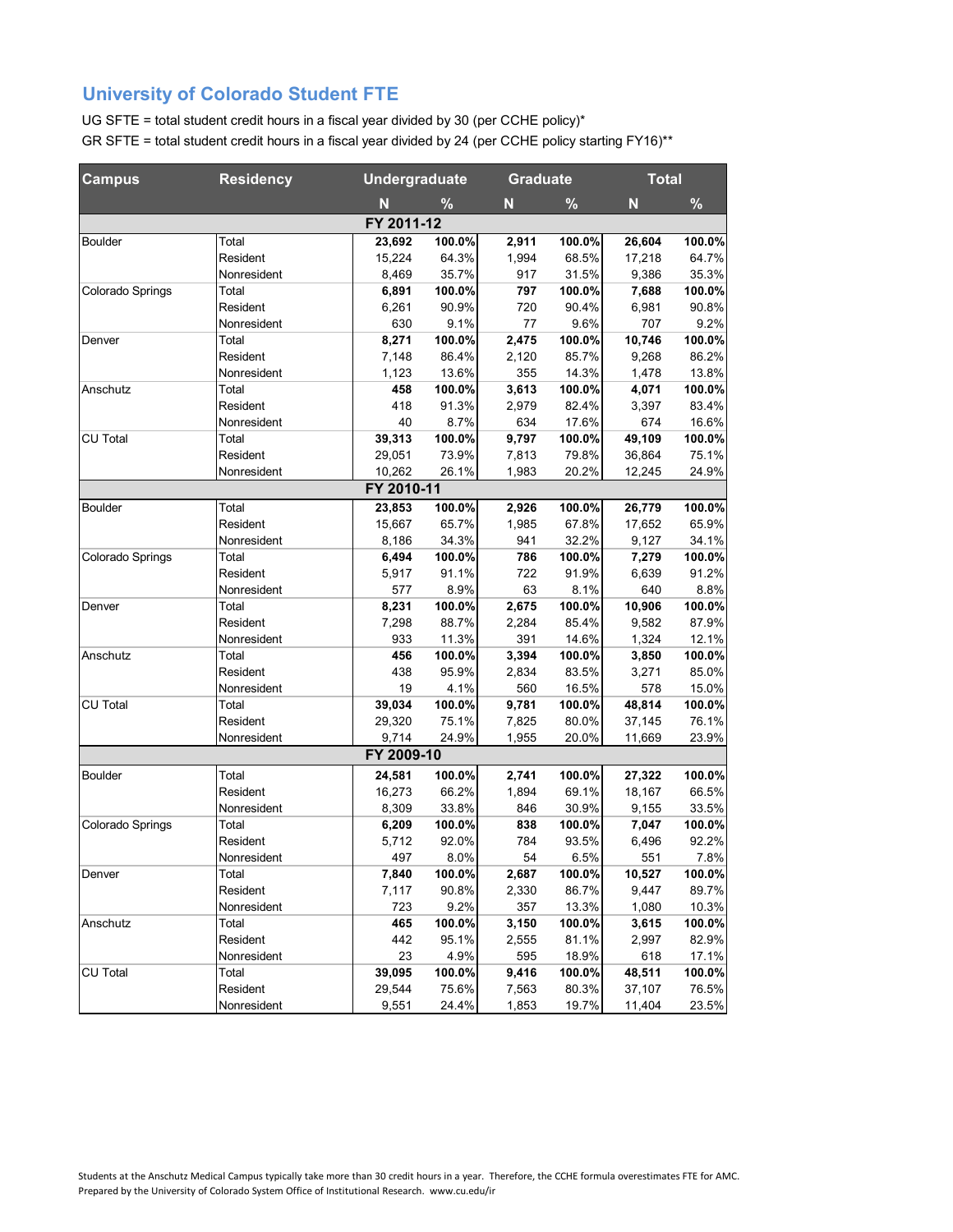| <b>Campus</b>    | <b>Residency</b> |            | <b>Undergraduate</b> |       | <b>Graduate</b> |        | <b>Total</b> |  |
|------------------|------------------|------------|----------------------|-------|-----------------|--------|--------------|--|
|                  |                  | N          | %                    | N     | %               | N      | %            |  |
|                  |                  | FY 2008-09 |                      |       |                 |        |              |  |
| Boulder          | Total            | 24,184     | 100.0%               | 2,631 | 100.0%          | 26,815 | 100.0%       |  |
|                  | Resident         | 15,917     | 65.8%                | 1,827 | 69.4%           | 17,744 | 66.2%        |  |
|                  | Nonresident      | 8,267      | 34.2%                | 804   | 30.6%           | 9,071  | 33.8%        |  |
| Colorado Springs | Total            | 5,857      | 100.0%               | 749   | 100.0%          | 6,606  | 100.0%       |  |
|                  | Resident         | 5,388      | 92.0%                | 696   | 92.9%           | 6,084  | 92.1%        |  |
|                  | Nonresident      | 469        | 8.0%                 | 53    | 7.1%            | 522    | 7.9%         |  |
| Denver           | Total            | 7,253      | 100.0%               | 2,436 | 100.0%          | 9,689  | 100.0%       |  |
|                  | Resident         | 6,634      | 91.5%                | 2,100 | 86.2%           | 8,734  | 90.1%        |  |
|                  | Nonresident      | 619        | 8.5%                 | 337   | 13.8%           | 955    | 9.9%         |  |
| Anschutz         | Total            | 507        | 100.0%               | 3,108 | 100.0%          | 3,615  | 100.0%       |  |
|                  | Resident         | 490        | 96.6%                | 2,605 | 83.8%           | 3,095  | 85.6%        |  |
|                  | Nonresident      | 17         | 3.4%                 | 503   | 16.2%           | 520    | 14.4%        |  |
| CU Total         | Total            | 37,802     | 100.0%               | 8,924 | 100.0%          | 46,726 | 100.0%       |  |
|                  | Resident         | 28,429     | 75.2%                | 7,227 | 81.0%           | 35,656 | 76.3%        |  |
|                  | Nonresident      | 9,372      | 24.8%                | 1,697 | 19.0%           | 11,069 | 23.7%        |  |
|                  |                  | FY 2007-08 |                      |       |                 |        |              |  |
| Boulder          | Total            | 23,597     | 100.0%               | 2,506 | 100.0%          | 26,103 | 100.0%       |  |
|                  | Resident         | 16,034     | 67.9%                | 1,751 | 69.9%           | 17,785 | 68.1%        |  |
|                  | Nonresident      | 7,563      | 32.1%                | 755   | 30.1%           | 8,318  | 31.9%        |  |
| Colorado Springs | Total            | 5,576      | 100.0%               | 704   | 100.0%          | 6,280  | 100.0%       |  |
|                  | Resident         | 5,165      | 92.6%                | 650   | 92.3%           | 5,815  | 92.6%        |  |
|                  | Nonresident      | 411        | 7.4%                 | 54    | 7.7%            | 465    | 7.4%         |  |
| Denver           | Total            | 6,854      | 100.0%               | 2,419 | 100.0%          | 9,273  | 100.0%       |  |
|                  | Resident         | 6,361      | 92.8%                | 2,123 | 87.8%           | 8,484  | 91.5%        |  |
|                  | Nonresident      | 493        | 7.2%                 | 296   | 12.2%           | 788    | 8.5%         |  |
| Anschutz         | Total            | 520        | 100.0%               | 2,970 | 100.0%          | 3,490  | 100.0%       |  |
|                  | Resident         | 500        | 96.2%                | 2,578 | 86.8%           | 3,078  | 88.2%        |  |
|                  | Nonresident      | 20         | 3.8%                 | 392   | 13.2%           | 412    | 11.8%        |  |
| CU Total         | Total            | 36,547     | 100.0%               | 8,599 | 100.0%          | 45,146 | 100.0%       |  |
|                  | Resident         | 28,061     | 76.8%                | 7,102 | 82.6%           | 35,163 | 77.9%        |  |
|                  | Nonresident      | 8,487      | 23.2%                | 1,497 | 17.4%           | 9,983  | 22.1%        |  |
|                  |                  | FY 2006-07 |                      |       |                 |        |              |  |
| Boulder          | Total            | 23,532     | 100.0%               | 2,428 | 100.0%          | 25,960 | 100.0%       |  |
|                  | Resident         | 16,045     | 68.2%                | 1,760 | 72.5%           | 17,805 | 68.6%        |  |
|                  | Nonresident      | 7,487      | 31.8%                | 668   | 27.5%           | 8,155  | 31.4%        |  |
| Colorado Springs | Total            | 5,430      | 100.0%               | 709   | 100.0%          | 6,139  | 100.0%       |  |
|                  | Resident         | 5,035      | 92.7%                | 662   | 93.4%           | 5,697  | 92.8%        |  |
|                  | Nonresident      | 395        | 7.3%                 | 47    | 6.6%            | 442    | 7.2%         |  |
| Denver           | Total            | 6,490      | 100.0%               | 2,354 | 100.0%          | 8,844  | 100.0%       |  |
|                  | Resident         | 6,107      | 94.1%                | 2,099 | 89.2%           | 8,206  | 92.8%        |  |
|                  | Nonresident      | 383        | 5.9%                 | 255   | 10.8%           | 638    | 7.2%         |  |
| Anschutz         | Total            | 502        | 100.0%               | 2,832 | 100.0%          | 3,334  | 100.0%       |  |
|                  | Resident         | 484        | 96.3%                | 2,482 | 87.7%           | 2,966  | 89.0%        |  |
|                  | Nonresident      | 19         | 3.7%                 | 350   | 12.3%           | 368    | 11.0%        |  |
| CU Total         | Total            | 35,954     | 100.0%               | 8,323 | 100.0%          | 44,278 | 100.0%       |  |
|                  | Resident         | 27,671     | 77.0%                | 7,004 | 84.1%           | 34,674 | 78.3%        |  |
|                  | Nonresident      | 8,284      | 23.0%                | 1,320 | 15.9%           | 9,603  | 21.7%        |  |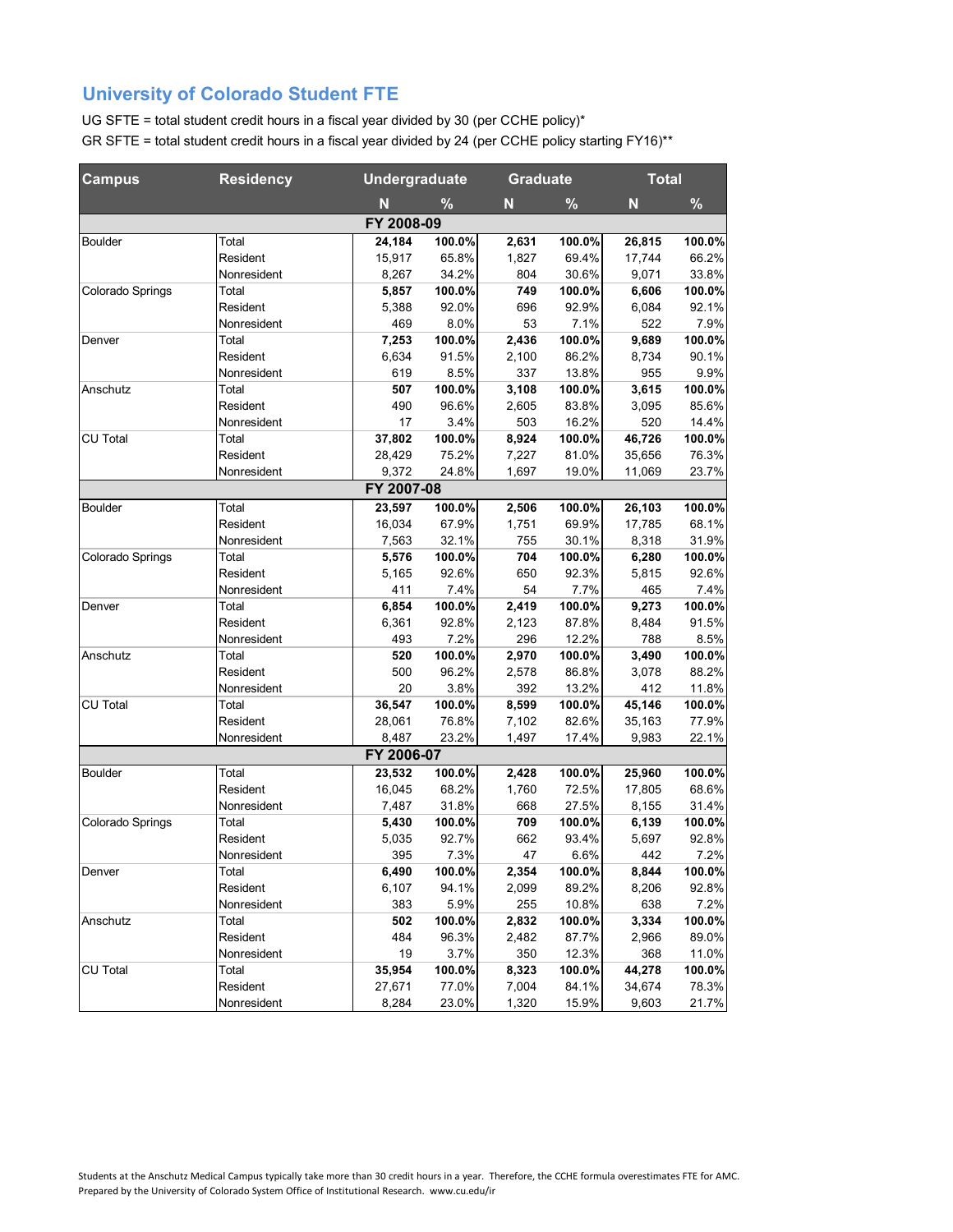| <b>Campus</b>    | <b>Residency</b> |            | <b>Undergraduate</b> |       | <b>Graduate</b> | <b>Total</b> |        |
|------------------|------------------|------------|----------------------|-------|-----------------|--------------|--------|
|                  |                  | N          | %                    | N     | %               | N            | %      |
|                  |                  | FY 2005-06 |                      |       |                 |              |        |
| Boulder          | Total            | 23,556     | 100.0%               | 2,422 | 100.0%          | 25,978       | 100.0% |
|                  | Resident         | 16,215     | 68.8%                | 1,805 | 74.5%           | 18,020       | 69.4%  |
|                  | Nonresident      | 7,341      | 31.2%                | 617   | 25.5%           | 7,958        | 30.6%  |
| Colorado Springs | Total            | 5,471      | 100.0%               | 731   | 100.0%          | 6,202        | 100.0% |
|                  | Resident         | 5,134      | 93.8%                | 688   | 94.1%           | 5,822        | 93.9%  |
|                  | Nonresident      | 337        | 6.2%                 | 43    | 5.9%            | 380          | 6.1%   |
| Denver           | Total            | 6,229      | 100.0%               | 2,434 | 100.0%          | 8,663        | 100.0% |
|                  | Resident         | 5,878      | 94.4%                | 2,178 | 89.5%           | 8,057        | 93.0%  |
|                  | Nonresident      | 350        | 5.6%                 | 256   | 10.5%           | 606          | 7.0%   |
| Anschutz         | Total            | 472        | 100.0%               | 2,789 | 100.0%          | 3,261        | 100.0% |
|                  | Resident         | 450        | 95.3%                | 2,494 | 89.4%           | 2,944        | 90.3%  |
|                  | Nonresident      | 22         | 4.7%                 | 295   | 10.6%           | 318          | 9.7%   |
| CU Total         | Total            | 35,727     | 100.0%               | 8,376 | 100.0%          | 44,104       | 100.0% |
|                  | Resident         | 27,677     | 77.5%                | 7,166 | 85.5%           | 34,842       | 79.0%  |
|                  | Nonresident      | 8,051      | 22.5%                | 1,211 | 14.5%           | 9,262        | 21.0%  |
|                  |                  | FY 2004-05 |                      |       |                 |              |        |
| Boulder          | Total            | 23,977     | 100.0%               | 2,531 | 100.0%          | 26,508       | 100.0% |
|                  | Resident         | 16,208     | 67.6%                | 1,901 | 75.1%           | 18,109       | 68.3%  |
|                  | Nonresident      | 7,769      | 32.4%                | 630   | 24.9%           | 8,399        | 31.7%  |
| Colorado Springs | Total            | 5,405      | 100.0%               | 805   | 100.0%          | 6,210        | 100.0% |
|                  | Resident         | 5,081      | 94.0%                | 763   | 94.8%           | 5,844        | 94.1%  |
|                  | Nonresident      | 325        | 6.0%                 | 42    | 5.2%            | 366          | 5.9%   |
| Denver           | Total            | 6,054      | 100.0%               | 2,732 | 100.0%          | 8,786        | 100.0% |
|                  | Resident         | 5,656      | 93.4%                | 2,454 | 89.8%           | 8,110        | 92.3%  |
|                  | Nonresident      | 398        | 6.6%                 | 279   | 10.2%           | 676          | 7.7%   |
| Anschutz         | Total            | 391        | 100.0%               | 2,383 | 100.0%          | 2,775        | 100.0% |
|                  | Resident         | 378        | 96.7%                | 2,130 | 89.4%           | 2,508        | 90.4%  |
|                  | Nonresident      | 13         | 3.3%                 | 253   | 10.6%           | 266          | 9.6%   |
| CU Total         | Total            | 35,828     | 100.0%               | 8,451 | 100.0%          | 44,279       | 100.0% |
|                  | Resident         | 27,324     | 76.3%                | 7,248 | 85.8%           | 34,571       | 78.1%  |
|                  | Nonresident      | 8,504      | 23.7%                | 1,204 | 14.2%           | 9,708        | 21.9%  |
|                  |                  | FY 2003-04 |                      |       |                 |              |        |
| Boulder          | Total            | 23,769     | 100.0%               | 2,604 | 100.0%          | 26,373       | 100.0% |
|                  | Resident         | 15,865     | 66.7%                | 1,894 | 72.7%           | 17,759       | 67.3%  |
|                  | Nonresident      | 7,904      | 33.3%                | 710   | 27.3%           | 8,614        | 32.7%  |
| Colorado Springs | Total            | 5,251      | 100.0%               | 895   | 100.0%          | 6,146        | 100.0% |
|                  | Resident         | 4,938      | 94.1%                | 850   | 94.9%           | 5,788        | 94.2%  |
|                  | Nonresident      | 312        | 5.9%                 | 45    | 5.1%            | 358          | 5.8%   |
| Denver           | Total            | 5,749      | 100.0%               | 2,831 | 100.0%          | 8,580        | 100.0% |
|                  | Resident         | 5,364      | 93.3%                | 2,545 | 89.9%           | 7,909        | 92.2%  |
|                  | Nonresident      | 384        | 6.7%                 | 287   | 10.1%           | 671          | 7.8%   |
| Anschutz         | Total            | 345        | 100.0%               | 2,319 | 100.0%          | 2,664        | 100.0% |
|                  | Resident         | 335        | 97.0%                | 2,075 | 89.5%           | 2,410        | 90.5%  |
|                  | Nonresident      | 10         | 3.0%                 | 244   | 10.5%           | 254          | 9.5%   |
| CU Total         | Total            | 35,114     | 100.0%               | 8,650 | 100.0%          | 43,763       | 100.0% |
|                  | Resident         | 26,503     | 75.5%                | 7,363 | 85.1%           | 33,866       | 77.4%  |
|                  | Nonresident      | 8,611      | 24.5%                | 1,286 | 14.9%           | 9,897        | 22.6%  |